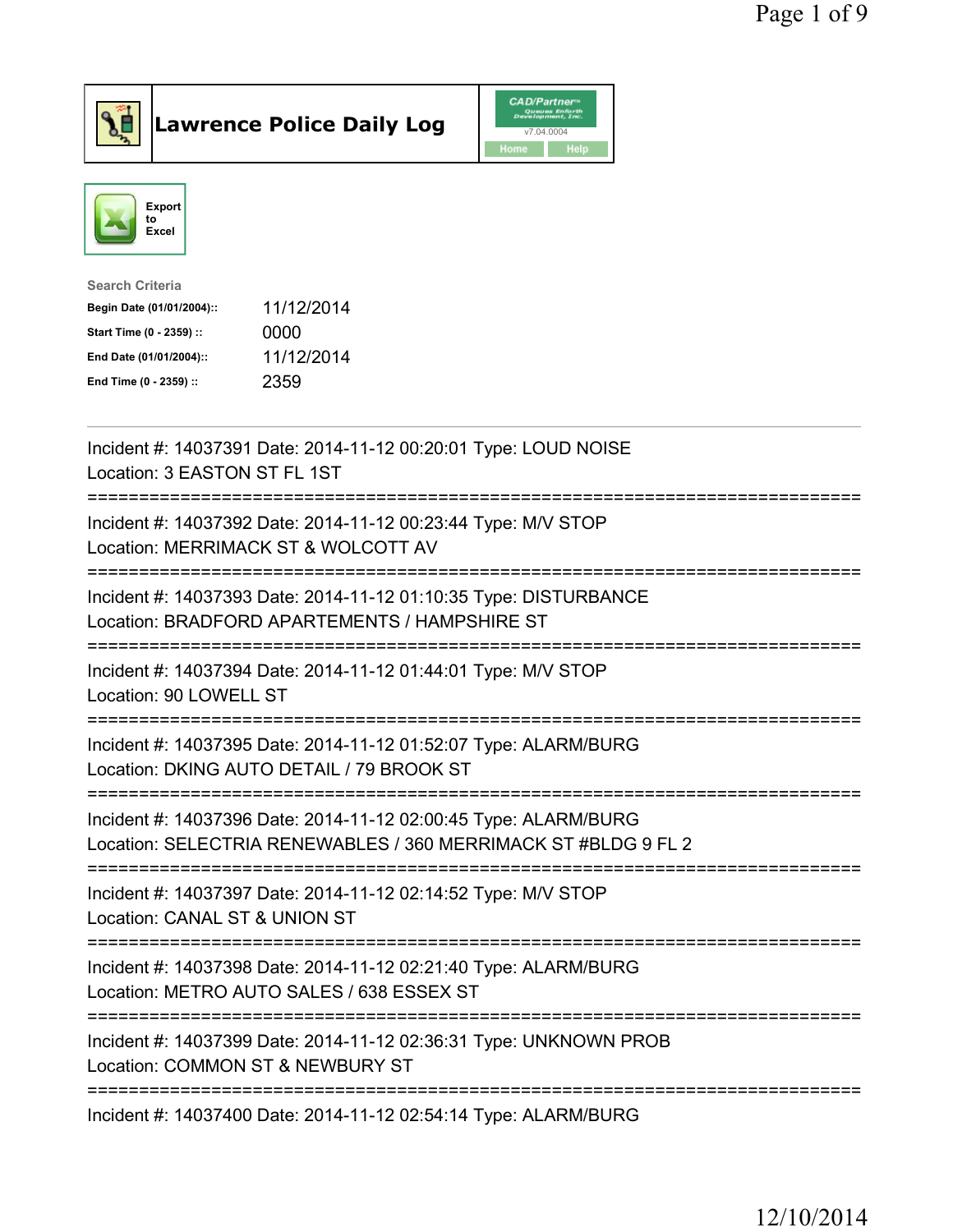Location: SUPER MAS INC / 775 ESSEX ST =========================================================================== Incident #: 14037401 Date: 2014-11-12 03:16:10 Type: M/V STOP Location: MELVIN ST & WINTER ST =========================================================================== Incident #: 14037402 Date: 2014-11-12 04:01:24 Type: SUS PERS/MV Location: 2 PILGRIM RD =========================================================================== Incident #: 14037403 Date: 2014-11-12 04:17:46 Type: UNWANTEDGUEST Location: 305 ERVING AV =========================================================================== Incident #: 14037404 Date: 2014-11-12 04:22:48 Type: B&E/PAST Location: LAWRENCE MEAT MARKET / 775 ESSEX ST =========================================================================== Incident #: 14037405 Date: 2014-11-12 05:18:40 Type: ALARMS Location: LA TAMBORA / 205 BROADWAY =========================================================================== Incident #: 14037406 Date: 2014-11-12 06:26:54 Type: B&E/MV/PAST Location: 365 HAMPSHIRE ST =========================================================================== Incident #: 14037407 Date: 2014-11-12 06:33:50 Type: ALARMS Location: COMMONWEALTH CHEVY / 155 MARSTON ST =========================================================================== Incident #: 14037408 Date: 2014-11-12 06:56:57 Type: ALARMS Location: EL CESAR RESTURANT / 99 ESSEX ST =========================================================================== Incident #: 14037409 Date: 2014-11-12 07:30:33 Type: 911 HANG UP Location: 137 NEWBURY ST =========================================================================== Incident #: 14037410 Date: 2014-11-12 08:06:09 Type: COUNTERFEIT Location: HAFFNERS GAS STATION / 194 S BROADWAY =========================================================================== Incident #: 14037411 Date: 2014-11-12 08:29:15 Type: STOL/MV/PAS Location: 1 ROYAL ST =========================================================================== Incident #: 14037412 Date: 2014-11-12 08:33:39 Type: DISTURBANCE Location: ANDOVER ST & S BROADWAY =========================================================================== Incident #: 14037413 Date: 2014-11-12 08:37:25 Type: AUTO ACC/PED Location: WINTHROP AV =========================================================================== Incident #: 14037414 Date: 2014-11-12 09:18:49 Type: INVESTIGATION Location: 71 N PARISH RD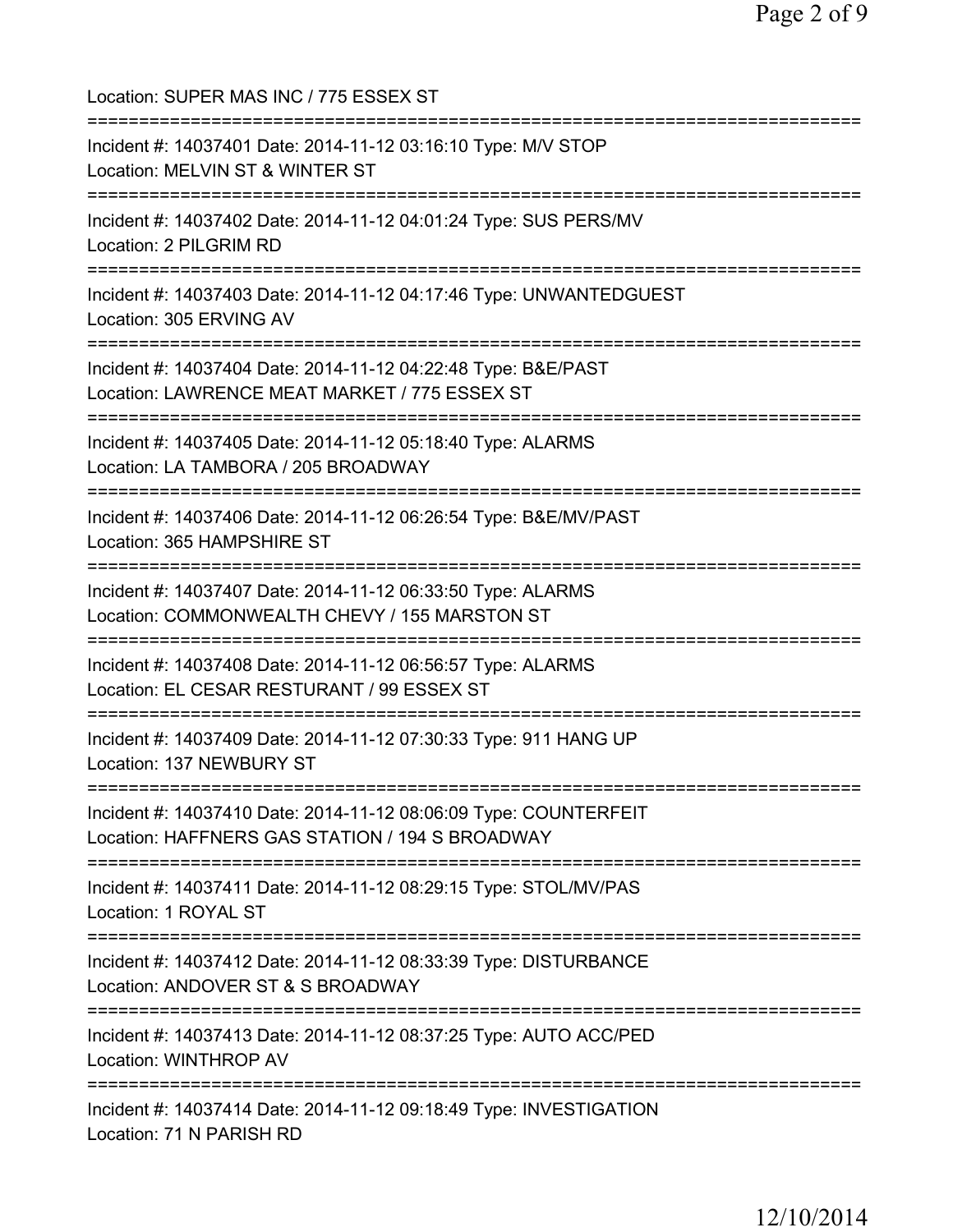| ===========================<br>:==================                                                                                               |
|--------------------------------------------------------------------------------------------------------------------------------------------------|
| Incident #: 14037415 Date: 2014-11-12 09:27:35 Type: CK WELL BEING<br>Location: 12 AMES ST                                                       |
| Incident #: 14037416 Date: 2014-11-12 09:32:23 Type: B&E FOLLOW UP<br>Location: 773 ESSEX ST                                                     |
| Incident #: 14037417 Date: 2014-11-12 09:34:07 Type: CK WELL BEING<br>Location: 12 AMES ST                                                       |
| Incident #: 14037418 Date: 2014-11-12 09:36:22 Type: UNWANTEDGUEST<br>Location: 330 HAVERHILL ST #REAR ENTRANCE                                  |
| Incident #: 14037419 Date: 2014-11-12 10:18:14 Type: M/V STOP<br>Location: AMESBURY ST & ESSEX ST                                                |
| ======================<br>Incident #: 14037420 Date: 2014-11-12 10:26:06 Type: M/V STOP<br>Location: 268 HAMPSHIRE ST<br>======================= |
| Incident #: 14037421 Date: 2014-11-12 10:27:04 Type: M/V STOP<br>Location: GENERAL ST & UNION ST<br>===========================                  |
| Incident #: 14037422 Date: 2014-11-12 10:30:21 Type: M/V STOP<br><b>Location: CANAL ST</b>                                                       |
| Incident #: 14037423 Date: 2014-11-12 10:37:49 Type: M/V STOP<br>Location: BALI'S RESTURANT / 59 ESSEX ST                                        |
| Incident #: 14037424 Date: 2014-11-12 10:38:43 Type: B&E/PROG<br>Location: 36 DURSO AV                                                           |
| =====================================<br>Incident #: 14037425 Date: 2014-11-12 10:39:21 Type: DRUG OVERDOSE<br>Location: 700 ESSEX ST            |
| Incident #: 14037426 Date: 2014-11-12 10:40:54 Type: M/V STOP<br><b>Location: ISLAND ST</b>                                                      |
| Incident #: 14037427 Date: 2014-11-12 10:42:37 Type: SUS PERS/MV<br>Location: BROADWAY & LOWELL ST                                               |
| Incident #: 14037431 Date: 2014-11-12 10:55:24 Type: HIT & RUN M/V<br>Location: 5 FRANKLIN ST                                                    |
|                                                                                                                                                  |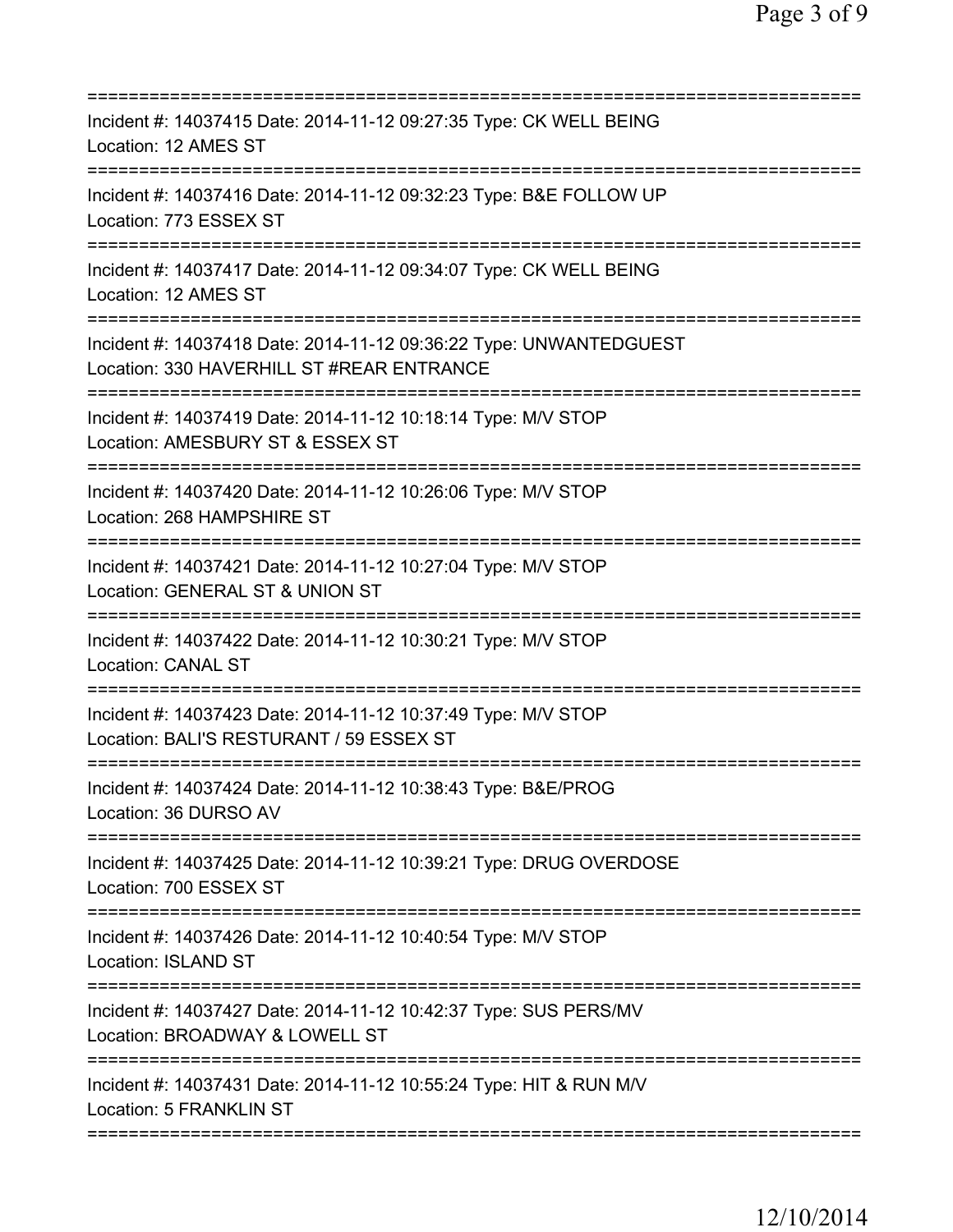| Incident #: 14037428 Date: 2014-11-12 10:57:36 Type: M/V STOP<br>Location: ESSEX ST & MARGIN ST                               |
|-------------------------------------------------------------------------------------------------------------------------------|
| Incident #: 14037429 Date: 2014-11-12 10:58:17 Type: ALARMS<br>Location: 73 WINTHROP AV                                       |
| Incident #: 14037430 Date: 2014-11-12 11:07:12 Type: M/V STOP<br>Location: AMES ST & SMITH ST                                 |
| Incident #: 14037432 Date: 2014-11-12 11:13:52 Type: M/V STOP<br><b>Location: FALLS BRIDGE</b>                                |
| Incident #: 14037433 Date: 2014-11-12 11:39:40 Type: DRUG VIO<br>Location: DEWEY ST & TOWER HILL ST                           |
| Incident #: 14037434 Date: 2014-11-12 11:42:36 Type: CK WELL BEING<br>Location: AMESBURY ST & LOWELL ST                       |
| Incident #: 14037435 Date: 2014-11-12 11:45:28 Type: DRUG VIO<br>Location: 55 BRUCE ST<br>=================                   |
| Incident #: 14037436 Date: 2014-11-12 11:53:26 Type: DOMESTIC/PROG<br>Location: 90 COOLIDGE ST FL 1ST                         |
| Incident #: 14037437 Date: 2014-11-12 11:55:23 Type: ALARM/BURG<br>Location: 61 WILMOT ST                                     |
| Incident #: 14037438 Date: 2014-11-12 12:12:26 Type: CK WELL BEING<br>Location: BROADWAY & COMMON ST                          |
| Incident #: 14037439 Date: 2014-11-12 12:32:37 Type: MV/BLOCKING<br>Location: 21 N BOYLSTON ST                                |
| ------------------------------<br>Incident #: 14037440 Date: 2014-11-12 12:59:34 Type: ALARM/BURG<br>Location: 343 S BROADWAY |
| Incident #: 14037441 Date: 2014-11-12 13:01:26 Type: WOMAN DOWN<br>Location: BROOK ST & MILFORD ST                            |
| Incident #: 14037442 Date: 2014-11-12 13:02:42 Type: AUTO ACC/PI<br>Location: 497 MERRIMACK ST                                |
| Incident #: 14037443 Date: 2014-11-12 13:04:35 Type: DISTURBANCE                                                              |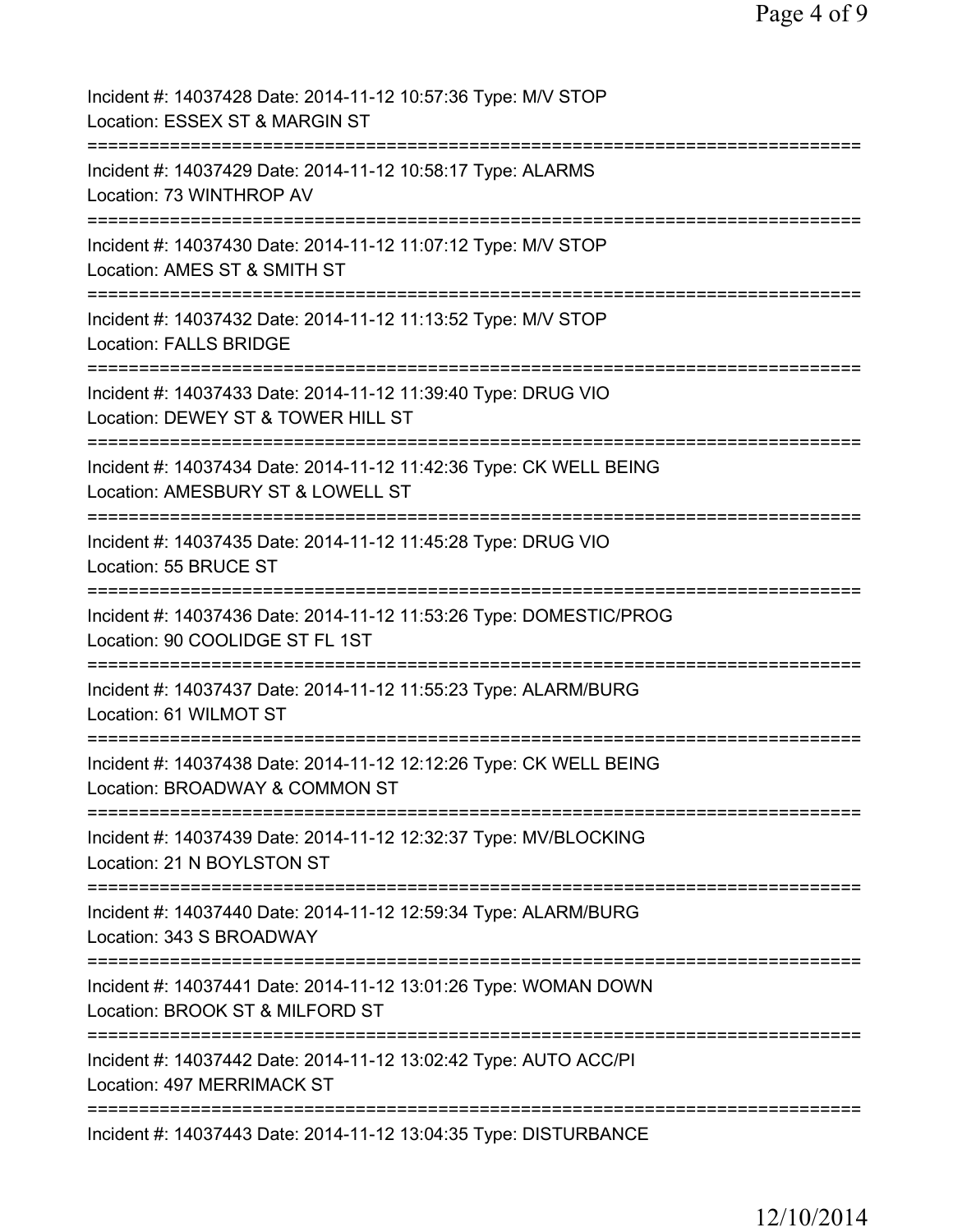Location: 461 HAVERHILL ST =========================================================================== Incident #: 14037444 Date: 2014-11-12 13:06:42 Type: LARCENY/PAST Location: LAWLOR SCHOOL / 4 LEXINGTON ST =========================================================================== Incident #: 14037445 Date: 2014-11-12 13:33:00 Type: M/V STOP Location: 21 ROYAL ST =========================================================================== Incident #: 14037446 Date: 2014-11-12 13:33:56 Type: DOMESTIC/PROG Location: 204 S UNION ST FL 3RD =========================================================================== Incident #: 14037447 Date: 2014-11-12 13:34:06 Type: DEATH SUDDEN Location: 1 CONDUIT ST FL 1 =========================================================================== Incident #: 14037448 Date: 2014-11-12 13:45:14 Type: A&B PAST Location: HAVERHILL ST & JACKSON ST =========================================================================== Incident #: 14037449 Date: 2014-11-12 14:04:47 Type: RECOV/STOL/MV Location: 19 BERNARD AV =========================================================================== Incident #: 14037450 Date: 2014-11-12 14:04:52 Type: SHOPLIFTING Location: SAM'S FOOD STORE / 389 BROADWAY =========================================================================== Incident #: 14037453 Date: 2014-11-12 14:07:56 Type: GENERAL SERV Location: LANDMAN OFFICES / 25 MARSTON ST =========================================================================== Incident #: 14037451 Date: 2014-11-12 14:10:00 Type: DOMESTIC/PAST Location: RITA HALL / 490 HAMPSHIRE ST #606 =========================================================================== Incident #: 14037452 Date: 2014-11-12 14:15:58 Type: DRUG VIO Location: ERVING AV & ROBINSON CT =========================================================================== Incident #: 14037454 Date: 2014-11-12 14:26:09 Type: SUS PERS/MV Location: 31 SMITH ST =========================================================================== Incident #: 14037455 Date: 2014-11-12 14:56:24 Type: UNKNOWN PROB Location: 2 APPLETON ST =========================================================================== Incident #: 14037457 Date: 2014-11-12 14:57:49 Type: LIC PLATE STO Location: 123 CHESTER ST =========================================================================== Incident #: 14037456 Date: 2014-11-12 14:58:36 Type: ANIMAL COMPL Location: HAVERHILL ST & LAWRENCE ST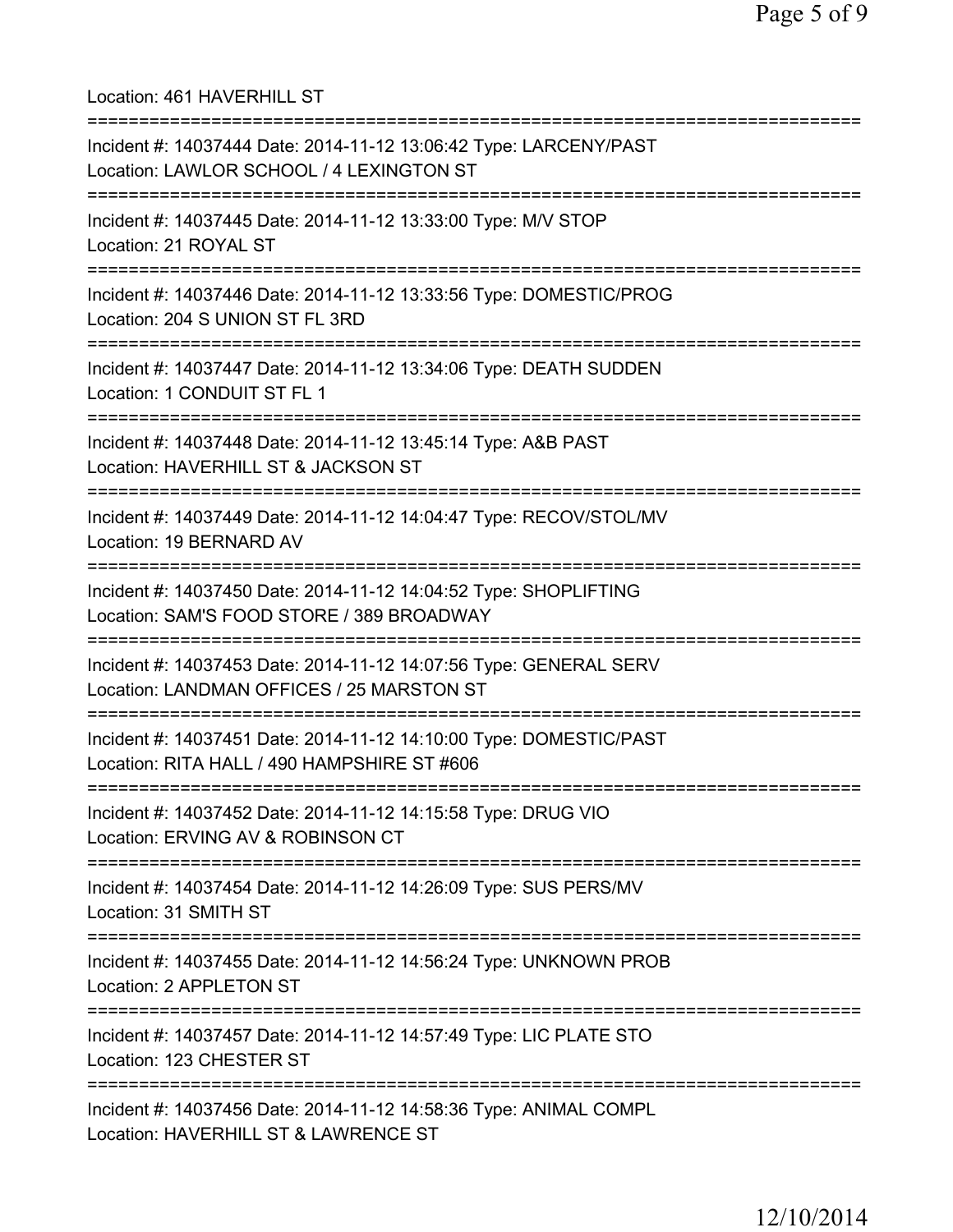| Incident #: 14037458 Date: 2014-11-12 15:04:03 Type: DISTURBANCE<br>Location: 15 UNION ST                                                |
|------------------------------------------------------------------------------------------------------------------------------------------|
| Incident #: 14037459 Date: 2014-11-12 15:12:06 Type: ROBBERY UNARM<br>Location: FRANKLIN ST & METHUEN ST                                 |
| Incident #: 14037460 Date: 2014-11-12 15:46:03 Type: DOMESTIC/PAST<br>Location: 160 FRANKLIN ST #1ST                                     |
| Incident #: 14037464 Date: 2014-11-12 15:59:31 Type: B&E/MV/PAST<br>Location: 76 NEWBURY ST                                              |
| Incident #: 14037461 Date: 2014-11-12 16:01:22 Type: FIGHT<br>Location: DORCHESTER ST & PHILLIPS ST                                      |
| Incident #: 14037462 Date: 2014-11-12 16:07:45 Type: GENERAL SERV<br>Location: BENNINGTON ST & ERVING AV<br>============================ |
| Incident #: 14037463 Date: 2014-11-12 16:31:25 Type: UNKNOWN PROB<br><b>Location: BROOK ST</b>                                           |
| Incident #: 14037465 Date: 2014-11-12 16:32:12 Type: 209A/SERVE<br>Location: 107 LEXINGTON ST                                            |
| Incident #: 14037466 Date: 2014-11-12 16:35:00 Type: 209A/SERVE<br>Location: 110 RIVERPOINT WAY                                          |
| Incident #: 14037467 Date: 2014-11-12 16:48:42 Type: 209A/SERVE<br>Location: 14 MERRIMACK VIEW CT                                        |
| Incident #: 14037468 Date: 2014-11-12 17:07:11 Type: ALARM/BURG<br>Location: HEADSTART / 246 ANDOVER ST                                  |
| Incident #: 14037469 Date: 2014-11-12 17:11:27 Type: ALARM/BURG<br>Location: 51 S CANAL ST                                               |
| Incident #: 14037470 Date: 2014-11-12 17:21:25 Type: 209A/VIOLATION<br>Location: 204 S UNION ST #3R                                      |
| Incident #: 14037471 Date: 2014-11-12 17:32:34 Type: UNWANTEDGUEST<br>Location: 85 BASSWOOD ST FL 2                                      |
|                                                                                                                                          |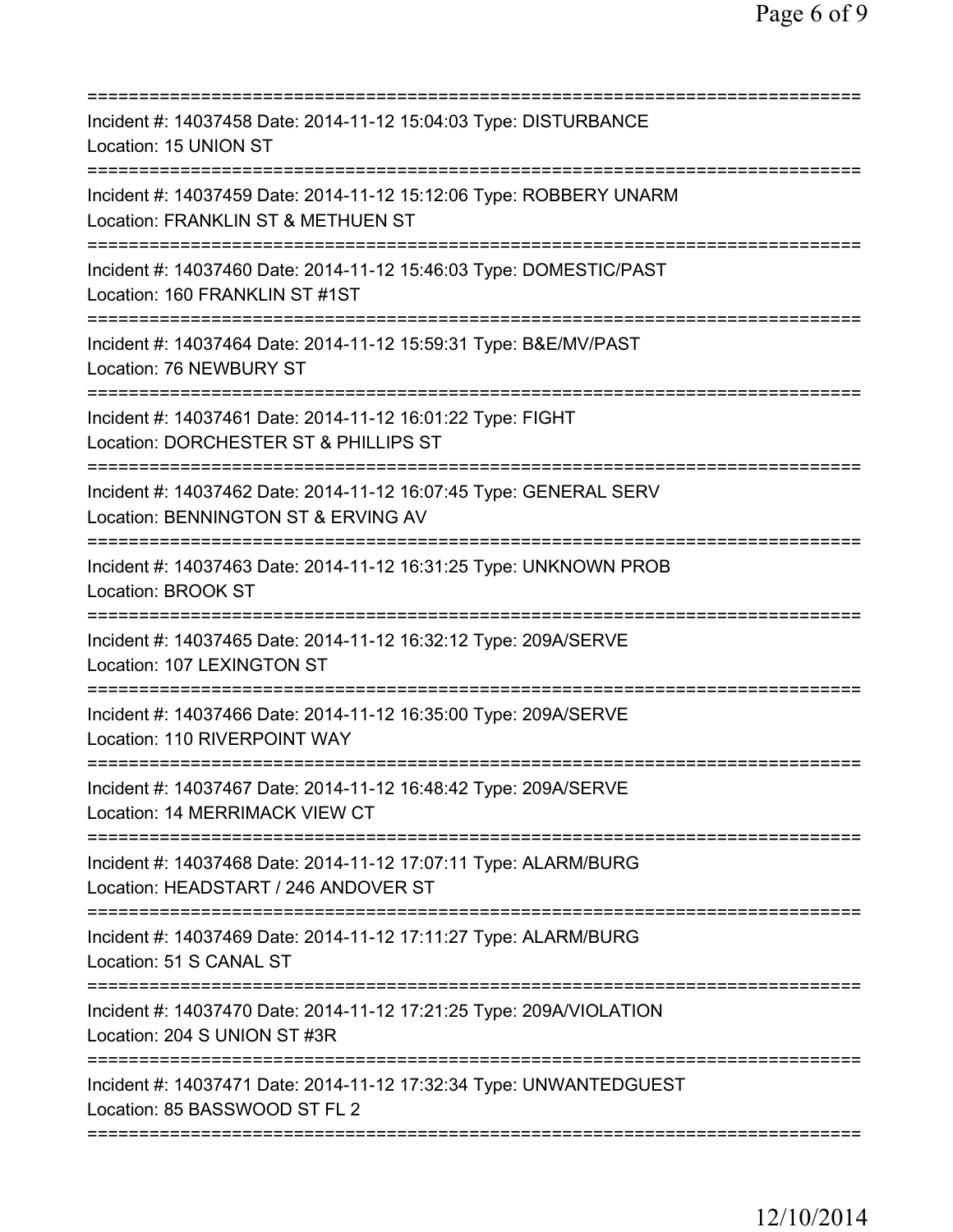| Incident #: 14037472 Date: 2014-11-12 17:39:34 Type: M/V STOP<br>Location: BROADWAY & WATER ST                                                     |
|----------------------------------------------------------------------------------------------------------------------------------------------------|
| Incident #: 14037473 Date: 2014-11-12 17:40:38 Type: M/V STOP<br>Location: BROADWAY & WATER ST                                                     |
| Incident #: 14037474 Date: 2014-11-12 17:53:06 Type: 911 HANG UP<br>Location: LAWRENCE TRAINING SCHOOL / 530 BROADWAY                              |
| Incident #: 14037475 Date: 2014-11-12 17:55:02 Type: M/V STOP<br>Location: BERKELEY ST & E HAVERHILL ST                                            |
| Incident #: 14037476 Date: 2014-11-12 18:03:34 Type: THREATS<br>Location: 490 HAMPSHIRE ST #606<br>:==========                                     |
| Incident #: 14037477 Date: 2014-11-12 18:10:00 Type: ALARM/BURG<br>Location: COMM DAY CHARTER SCHOOL / 73 PROSPECT ST                              |
| Incident #: 14037479 Date: 2014-11-12 18:25:26 Type: ROBBERY UNARM<br>Location: 19 ALDER ST<br>:=================================                  |
| Incident #: 14037478 Date: 2014-11-12 18:25:50 Type: M/V STOP<br>Location: ALLSTON ST & HOWARD ST<br>==============<br>=========================== |
| Incident #: 14037480 Date: 2014-11-12 18:27:50 Type: SUICIDE ATTEMPT<br>Location: 103 BROADWAY                                                     |
| Incident #: 14037481 Date: 2014-11-12 18:32:59 Type: THREATS<br>Location: 8 LANSDOWNE CT                                                           |
| Incident #: 14037482 Date: 2014-11-12 18:48:51 Type: AUTO ACC/NO PI<br>Location: CROWN FRIED CHICKEN / 205 BROADWAY                                |
| Incident #: 14037483 Date: 2014-11-12 18:52:17 Type: GUN CALL<br>Location: 2 KENDALL ST                                                            |
| Incident #: 14037484 Date: 2014-11-12 18:56:45 Type: HIT & RUN M/V<br>Location: 175 SALEM ST                                                       |
| Incident #: 14037485 Date: 2014-11-12 19:12:22 Type: M/V STOP<br>Location: BROADWAY & VALLEY ST                                                    |
| Incident #: 14037486 Date: 2014-11-12 19:21:09 Type: M/V STOP                                                                                      |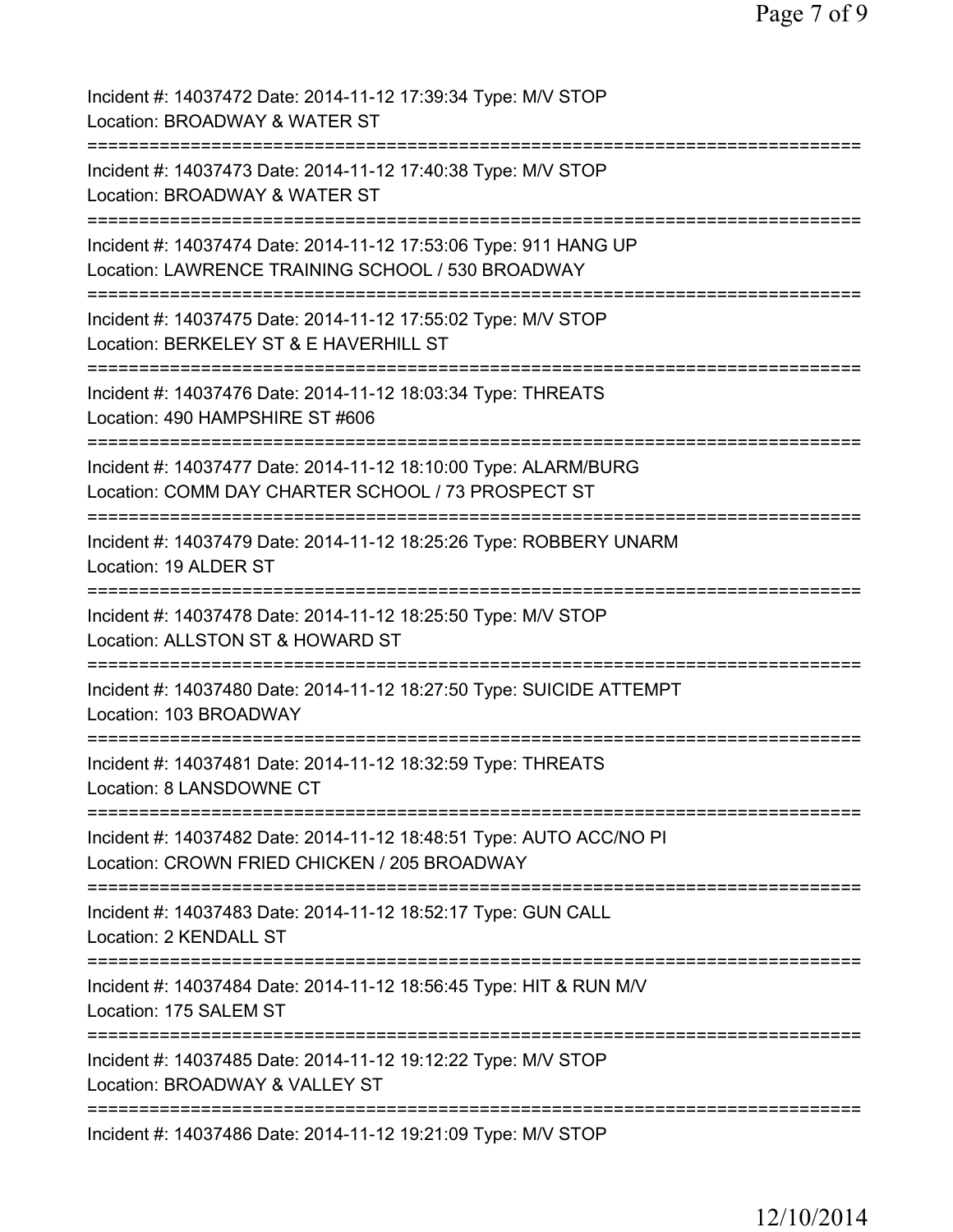Location: HAMPSHIRE ST & METHUEN ST =========================================================================== Incident #: 14037487 Date: 2014-11-12 19:52:44 Type: FIRE/MV Location: ARLINGTON ST & WILLOW ST =========================================================================== Incident #: 14037488 Date: 2014-11-12 20:35:56 Type: DISTURBANCE Location: 79 BAILEY ST FL 2 =========================================================================== Incident #: 14037489 Date: 2014-11-12 20:59:03 Type: HOME INVASION Location: 239 FARNHAM ST #6 =========================================================================== Incident #: 14037490 Date: 2014-11-12 21:02:32 Type: FIRE Location: 35 BROOK ST FL 3 =========================================================================== Incident #: 14037491 Date: 2014-11-12 21:27:22 Type: SUS PERS/MV Location: LAWRENCE ST & STEARNS AV =========================================================================== Incident #: 14037492 Date: 2014-11-12 21:27:35 Type: MAL DAMAGE Location: BROTHERS MARKET / 272 S BROADWAY =========================================================================== Incident #: 14037493 Date: 2014-11-12 21:54:25 Type: M/V STOP Location: ALLEN ST & SUMMER ST =========================================================================== Incident #: 14037494 Date: 2014-11-12 21:55:39 Type: GENERAL SERV Location: 107 LEXINGTON ST =========================================================================== Incident #: 14037495 Date: 2014-11-12 22:15:12 Type: M/V STOP Location: FOREST ST & HAVERHILL ST =========================================================================== Incident #: 14037496 Date: 2014-11-12 22:40:55 Type: TRESPASSING Location: 45 BROADWAY =========================================================================== Incident #: 14037497 Date: 2014-11-12 22:47:42 Type: M/V STOP Location: MERRIMACK ST & PARKER ST =========================================================================== Incident #: 14037498 Date: 2014-11-12 22:51:10 Type: M/V STOP Location: LAWRENCE ST & METHUEN ST =========================================================================== Incident #: 14037499 Date: 2014-11-12 23:06:15 Type: M/V STOP Location: BROADWAY & TREMONT ST =========================================================================== Incident #: 14037500 Date: 2014-11-12 23:10:07 Type: M/V STOP Location: COMMON ST & JACKSON ST